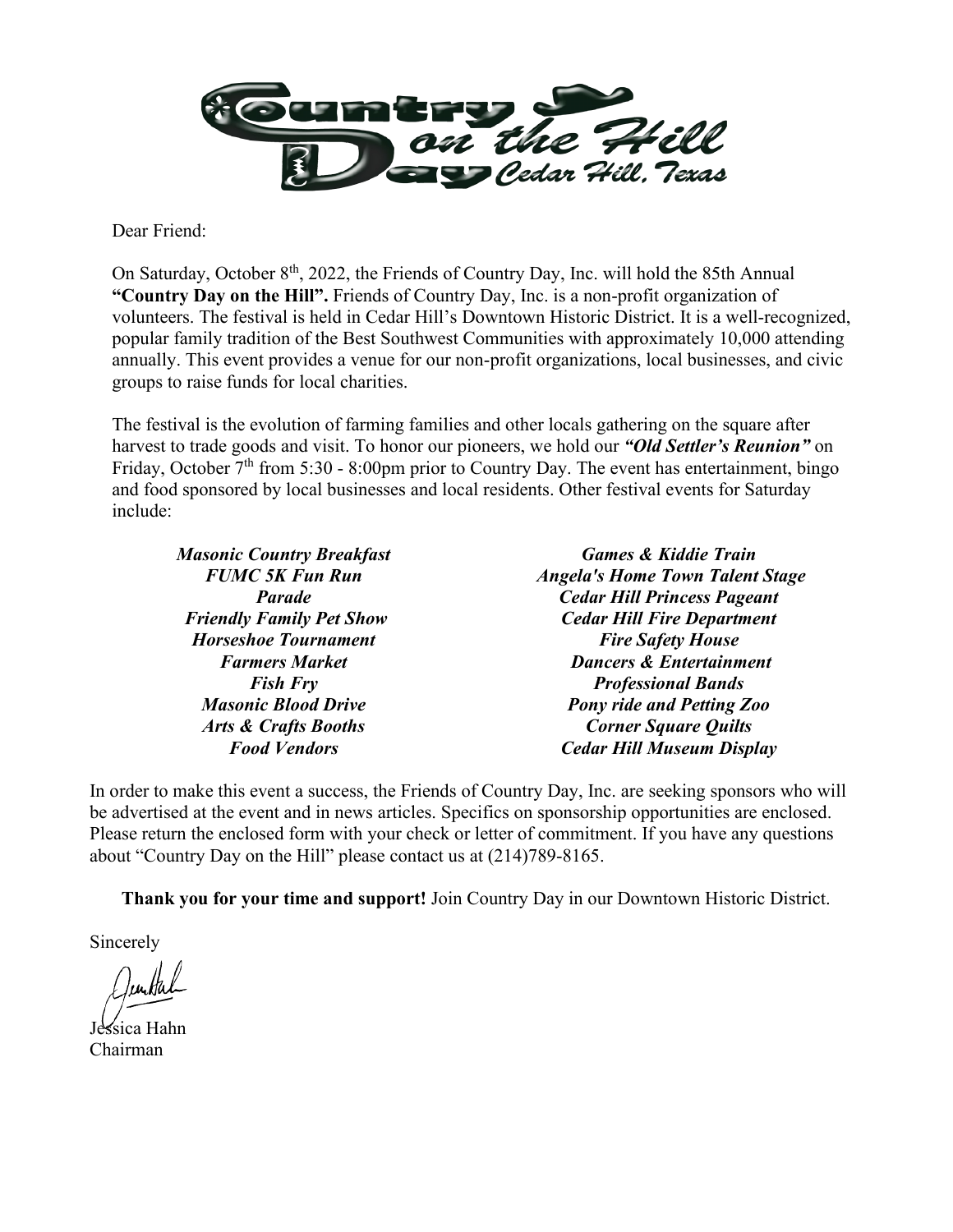

# **2022 Country Day Sponsorship Levels**

## **Diamond - \$3,000**

- ♦ *Company owned banner placed on Main Stage during Country Day*
- ♦ *Company named in all advertisements for Country Day*
- ♦ *Name and logo on the Country Day WEB site*
- ♦ *Name and logo in large print in event flyer*
- ♦ *Two Free 10 X 10 ft. booth space (No food or beverages)*
- ♦ *Free parade entry*

#### **Platinum Plus - \$2,000**

- ♦ Company owned banner placed on Main Stage during Country Day
- ♦ Company named in all advertisements for Country Day
- ♦ Name and logo on the Country Day WEB site
- ♦ Name and logo in large print in event flyer
- ♦ Free 10 X 10 ft. booth space (No food or beverages)
- ♦ Free parade entry

### **Platinum - \$1,500**

- ♦ Company owned banner placed on Main Tent during Country Day
- ♦ Company named in all advertisements for Country Day
- ♦ Name and logo on the Country Day WEB site
- ♦ Name and logo in large print in event flyer
- ♦ Free parade entry

#### **GOLD PLUS - \$1000**

- ♦ Company owned banner placed on Main Tent during Country Day
- ♦ Company named in all advertisements for Country Day
- ♦ Name in event flyer
- ♦ Free parade entry

#### **Gold - \$500**

- ♦ Company owned banner placed on Main Tent during Country Day
- ♦ Name in event flyer
- ♦ Free parade entry

#### **Silver - \$200**

- ♦ Name in event flyer
- ♦ Free parade entry

#### **Bronze - \$100**

- ♦ Name in event flyer
- ♦ Name in thank you ad

## **Friend - \$50**

♦ Name in thank you ad